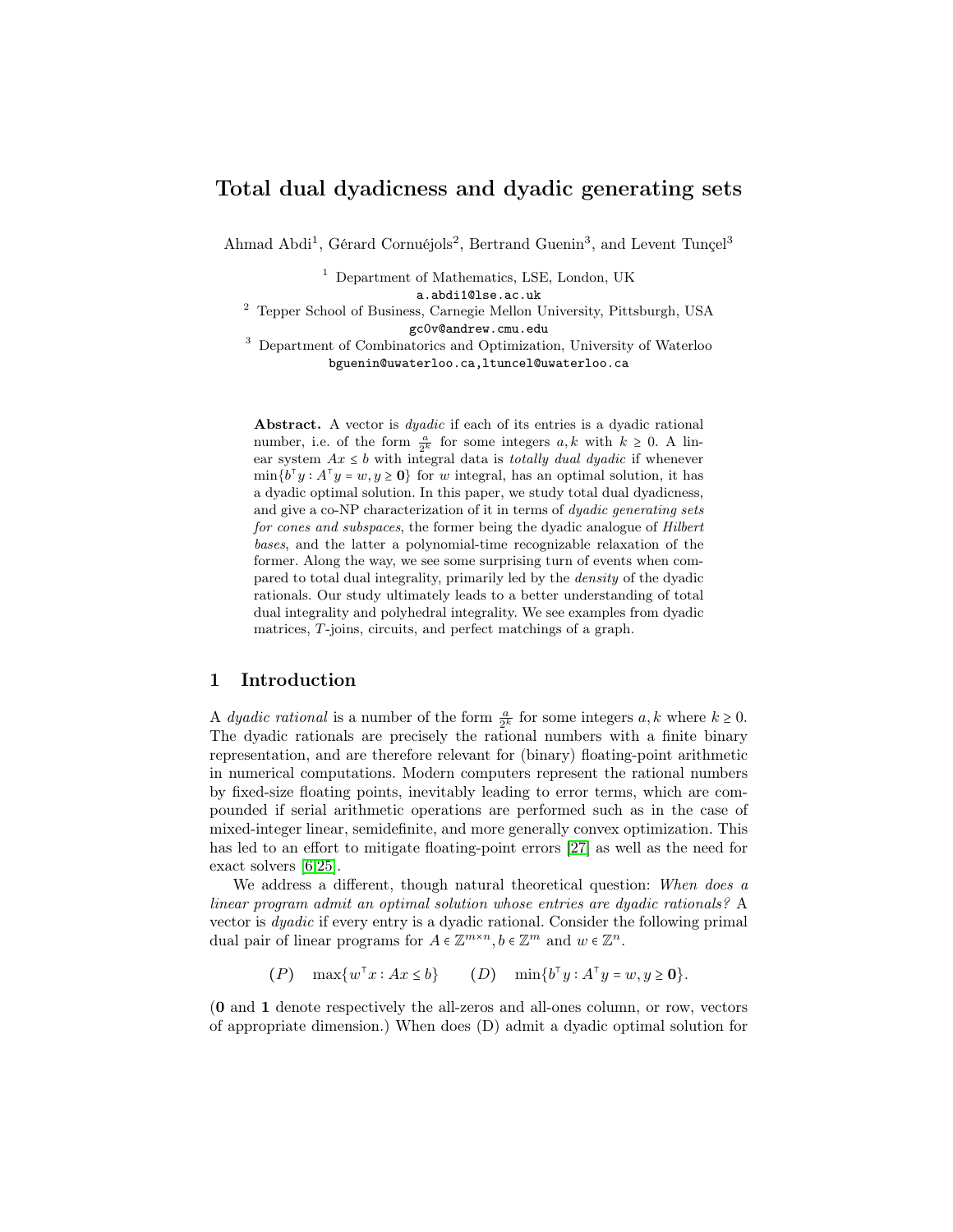all  $w \in \mathbb{Z}^n$ ? How about (P)? Keeping close to the integral case, these questions lead to the notions of *totally dual dyadic* systems and *dyadic polyhedra*. In this paper, we reassure the reader that dyadic polyhedra enjoy a similar characterization as integral polyhedra, but in studying totally dual dyadic systems, we see an intriguing and somewhat surprising turn of events when compared to totally dual integral (TDI) systems [\[10\]](#page-12-1). As such, we shall keep the focus of the paper on total dual dyadicness and its various characterizations. The characterizations lead to dyadic generating sets for cones and subspaces, where the first notion is polyhedral and can be thought of as a dyadic analogue of Hilbert bases, while the second notion is lattice-theoretic and new. We shall see some intriguing examples of totally dual dyadic systems and dyadic generating sets from Integer Programming, Combinatorial Optimization, and Graph Theory. Our study eventually leads to a better understanding of TDI systems and integral polyhedra.

Our characterizations extend easily to the p-adic rationals for any prime number  $p \geq 3$ . For this reason, we shall prove our characterizations in the general setting. Interestingly, however, most of our examples do not extend to the p-adic setting for  $p \geq 3$ .

#### 1.1 Totally dual  $p$ -adic systems and  $p$ -adic generating sets

Let  $p \geq 2$  be a prime number. A *p-adic rational* is a number of the form  $\frac{a}{p^k}$ for some integers  $a, k$  where  $k \geq 0$ . A vector is *p*-adic if every entry is a *p*-adic rational. Consider a linear system  $Ax \leq b$  where  $A \in \mathbb{Z}^{m \times n}$ ,  $b \in \mathbb{Z}^m$ . We say that  $Ax \leq b$  is totally dual p-adic if for all  $w \in \mathbb{Z}^n$  for which  $\min\{b^{\dagger}y : A^{\dagger}y = w, y \geq 0\}$ has an optimum, it has a  $p$ -adic optimal solution. For  $p = 2$ , we abbreviate 'totally dual dyadic' as 'TDD'. We prove the following characterization, which relies on two key notions defined afterwards.

<span id="page-1-0"></span>Theorem 1 (proved in [§4\)](#page-9-0). Let  $A \in \mathbb{Z}^{m \times n}$ ,  $b \in \mathbb{Z}^m$  and  $P := \{x : Ax \leq$ b}. Given a nonempty face F, denote by  $A_F x \leq b_F$  the subsystem of  $Ax \leq b$ corresponding to the implicit equalities of  $F$ . Then the following statements are equivalent for every prime p: (1)  $Ax \leq b$  is totally dual p-adic, (2) for every nonempty face F of P, the rows of  $A_F$  form a p-adic generating set for a cone, (3) for every nonempty face F of P, the rows of  $A_F$  form a p-adic generating set for a subspace.

In fact, in  $(2)$ , it suffices to consider only the minimal nonempty faces.

Let  $\{a^1, \ldots, a^n\} \subseteq \mathbb{Z}^m$ . The set  $\{a^1, \ldots, a^n\}$  is a *p*-adic generating set for a cone (p-GSC) if every integral vector in the conic hull of the vectors can be expressed as a p-adic conic combination of the vectors (meaning that the coefficients used are *p*-adic). In contrast,  $\{a^1, \ldots, a^n\}$  is a *p-adic generating set* for a subspace (p-GSS) if every integral vector in the linear hull of the vectors can be expressed as a *p*-adic linear combination of the vectors. For  $p = 2$ , we use the acronyms DGSC and DGSS instead of 2-GSC and 2-GSS, respectively.

The careful reader may notice that an integral generating set for a cone is just a Hilbert basis [\[13\]](#page-12-2) (following [\[21\]](#page-13-2), §22.3). In contrast with Hilbert bases where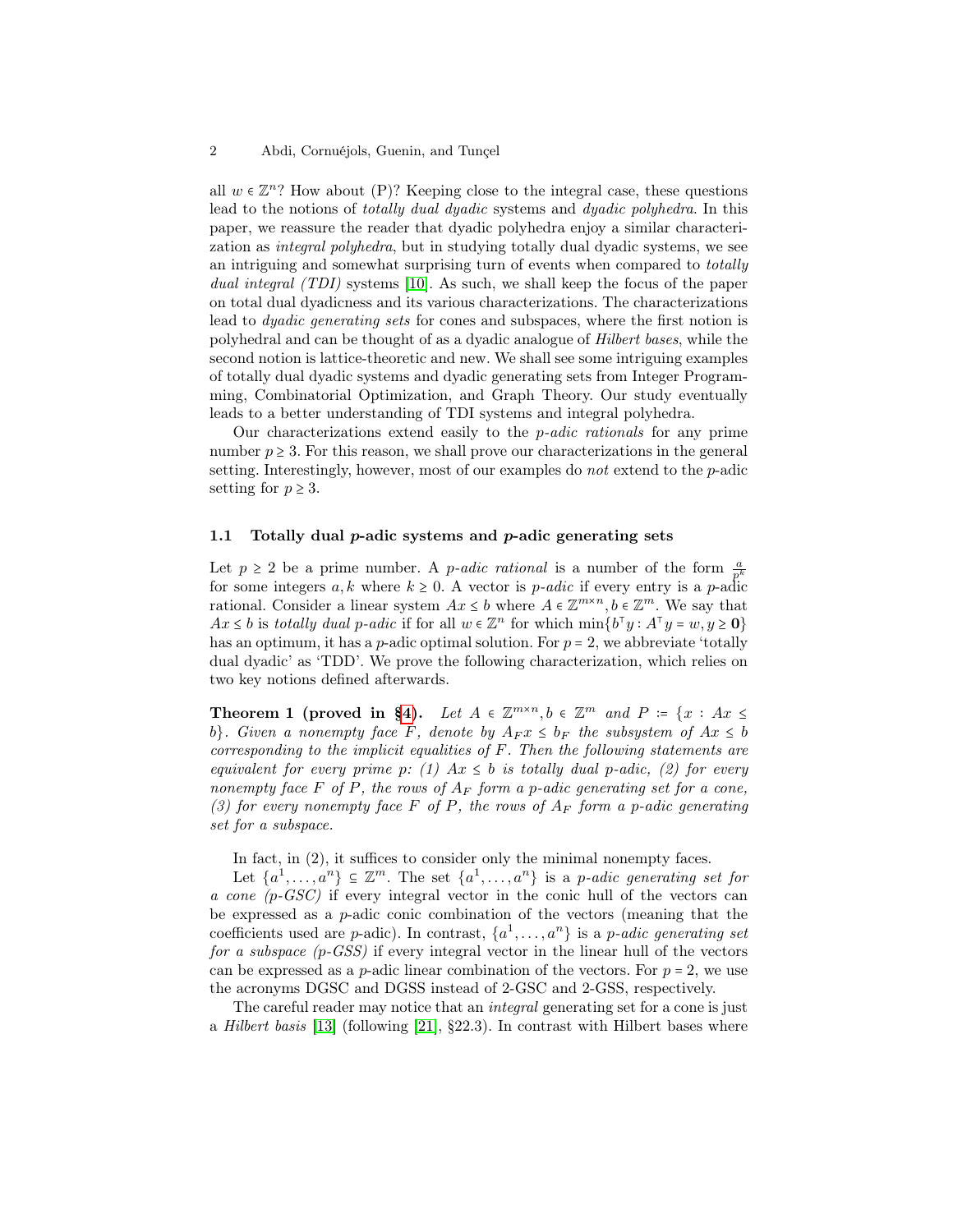a satisfying characterization remains elusive, we have the following polyhedral characterization of a p-GSC:

<span id="page-2-0"></span>Theorem 2 (proved in [§3\)](#page-6-0). Let  $\{a^1,\ldots,a^n\} \subseteq \mathbb{Z}^m$ ,  $C := \text{cone}\{a^1,\ldots,a^n\}$ , and p a prime. Then  $\{a^1, \ldots, a^n\}$  is a p-GSC if, and only if, for every nonempty face  $F$  of  $C$ ,  $\{a^i : a^i \in F\}$  is a p-GSS.

The careful reader may notice that in contrast to total dual integrality, the characterization of totally dual  $p$ -adic systems, Theorem [1,](#page-1-0) enjoys a third equivalent condition, namely (3). This new condition, as well as the characterization of a p-GSC, Theorem [2,](#page-2-0) is made possible due to a distinguishing feature of the  $p$ -adic rationals: *density*. The  $p$ -adic rationals, as opposed to the integers, form a dense subset of R. We shall elaborate on this in [§2.](#page-4-0)

Going further, we have the following lattice-theoretic characterization of a p-GSS. We recall that the elementary divisors (a.k.a. invariant factors) of an integral matrix are the nonzero entries of the Smith normal form of the matrix; see [§3](#page-6-0) for more.

<span id="page-2-1"></span>Theorem 3 (proved in [§3\)](#page-6-0). The following statements are equivalent for a matrix  $A \in \mathbb{Z}^{m \times n}$  of rank r and every prime p: (1) the columns of A form a p-GSS, (2) the rows of A form a p-GSS, (3) whenever  $y<sup>T</sup>A$  and Ax are integral, then  $y<sup>T</sup>Ax$  is a p-adic rational, (4) every elementary divisor of A is a power of  $p, (5)$  the GCD of the subdeterminants of A of order r is a power of p,  $(6)$  there exists a matrix  $B$  with p-adic entries such that  $ABA = A$ .

Theorem [3](#page-2-1) is used in  $\S3$  to prove that testing the p-GSS property can be done in polynomial time. Subsequently, the problem of testing total dual  $p$ adicness belongs to co-NP by Theorem [1](#page-1-0) (see [§4\)](#page-9-0), and the problem of testing the  $p$ -GSC property belongs to co-NP by Theorem [2](#page-2-0) (see [§3\)](#page-6-0). Whether the two problems belong to NP, or P, remains unsolved. It should be pointed out that testing total dual integrality, as well as testing the Hilbert basis property, is co-NP-complete [\[9,](#page-12-3)[19\]](#page-13-3).

#### 1.2 Connection to integral polyhedra and TDI systems

Our characterizations stated so far, as well as our characterization of  $p\text{-}adic$ polyhedra explained in [§5,](#page-10-0) have the following intriguing consequence:

<span id="page-2-2"></span>**Theorem 4.** Let  $A \in \mathbb{Z}^{m \times n}$ ,  $b \in \mathbb{Z}^m$ , and  $P := \{x : Ax \leq b\}$ . Then the following are equivalent: (1)  $Ax \leq b$  is totally dual p-adic for all primes p, (2)  $Ax \leq b$  is totally dual p- and q-adic, for distinct primes  $p, q, (3)$  for every nonempty face F of P, the GCD of the subdeterminants of  $A_F$  of order rank $(A_F)$  is 1.

*Proof.* (1)  $\Rightarrow$  (2) is immediate. (2)  $\Rightarrow$  (3) For every nonempty face F of P, the rows of  $A_F$  form both a p- and a q-GSS by Theorem [1,](#page-1-0) so the GCD of the subdeterminants of  $A_F$  of order rank $(A_F)$  is both a power of p and a power of q by Theorem [3,](#page-2-1) so the GCD of the subdeterminants of  $A_F$  of order rank $(A_F)$ must be [1](#page-1-0). (3) ⇒ (1) follows from Theorem 1 and Theorem [3](#page-2-1)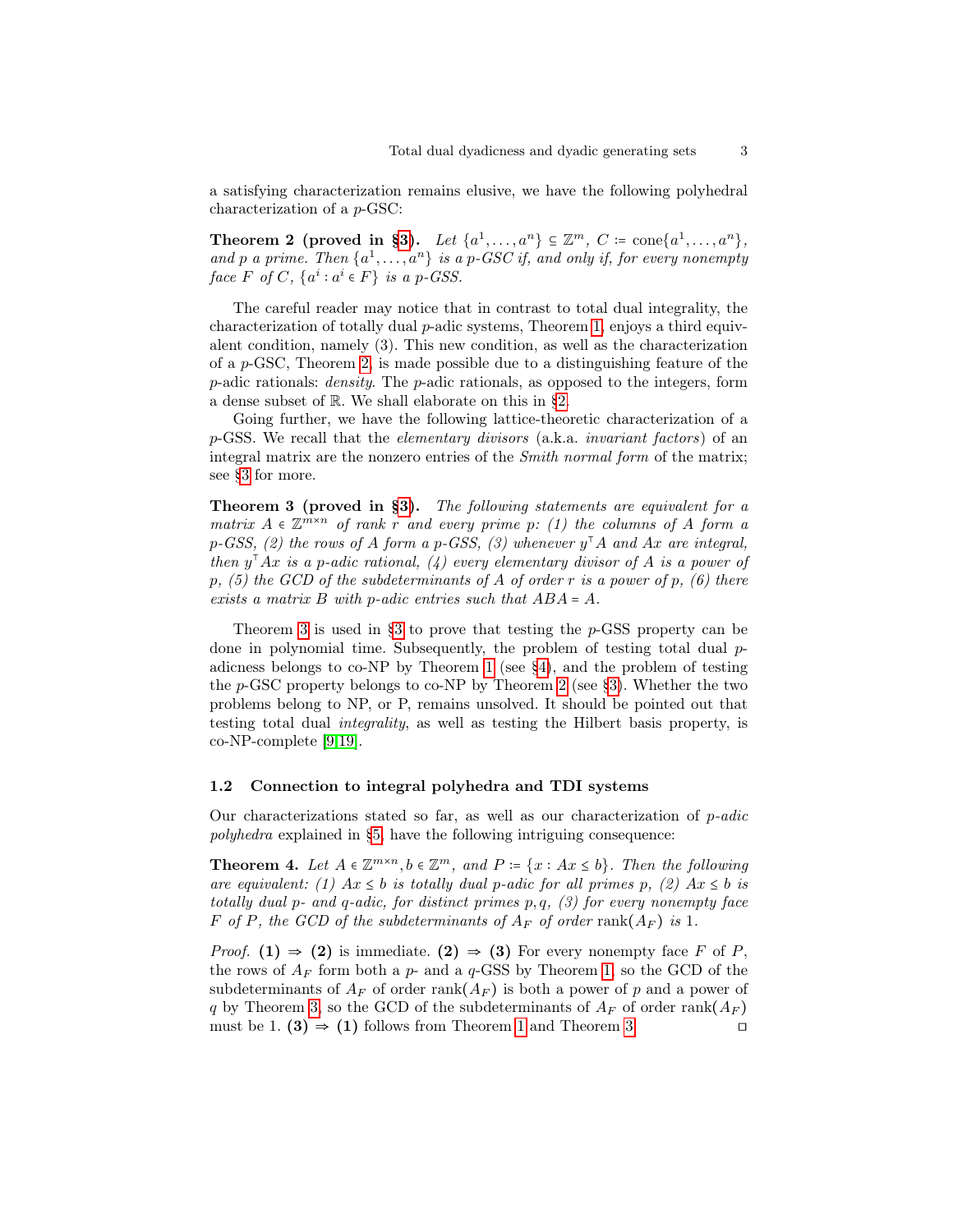#### 4 Abdi, Cornuéjols, Guenin, and Tunçel

If  $Ax \leq b$  is TDI, and therefore totally dual p-adic for any prime p, then statement (3) above must hold (this is folklore, and explored in [\[22\]](#page-13-4). In fact, if  $P$  is pointed, then for every vertex of  $P$ , we have a stronger property known as local strong unimodularity [\[12\]](#page-12-4).) It was a widely known fact that the converse is not true. Theorem [4](#page-2-2) clarifies this further by equating (3) with (1) and (2). Going a step further, it is known that if  $Ax \leq b$  is TDI, then  $\{x : Ax \leq b\}$  is an integral polyhedron [\[10,](#page-12-1)[13\]](#page-12-2). We shall strengthen this result as follows:

<span id="page-3-0"></span>**Theorem 5 (proved in [§5\)](#page-10-0).** If  $Ax \leq b$  is totally dual p- and q-adic, for distinct primes p, q, then  $\{x : Ax \leq b\}$  is an integral polyhedron.

Fulkerson's theorem that every integral set packing system is TDI, can be seen as a (stronger) converse to Theorem [5](#page-3-0) [\[11\]](#page-12-5). As for set covering systems, there is a conjecture of Paul Seymour that predicts a (stronger) converse to Theorem [5.](#page-3-0)

<span id="page-3-3"></span>Conjecture 6 (The Dyadic Conjecture [\[20\]](#page-13-5),  $\S79.3e$ ). Let A be a matrix with 0, 1 entries. If  $Ax \geq 1, x \geq 0$  defines an integral polyhedron, then it is TDD.

The authors recently proved the first nontrivial step of the Dyadic Conjecture: If  $Ax \geq 1, x \geq 0$  defines an integral polyhedron, then for every nonnegative integral w such that  $\min\{w^{\mathsf{T}}x : Ax \geq 1, x \geq 0\}$  has optimal value two, the dual has a dyadic optimal solution [\[1\]](#page-12-6).

#### 1.3 Examples

Our first example comes from Integer Programming, and more precisely, from matrices with restricted subdeterminants.

<span id="page-3-1"></span>**Theorem 7.** Let  $A \in \mathbb{Z}^{m \times n}$  be a matrix whose subdeterminants belong to  $\{0\}$  $\{\pm p^k : k \in \mathbb{Z}_+\}$  for some prime p, and let  $b \in \mathbb{Z}^m$ . Then  $Ax \leq b$  is totally dual p-adic.

Similar, if not identical, settings have been studied previously; see for example [\[16](#page-13-6)[,4\]](#page-12-7) (the last reference has more relevant citations); see the full version for more details and the proof [\[2\]](#page-12-8). The node-edge incidence matrix of a graph is known to satisfy the hypothesis for  $p = 2$  (folklore), and therefore leads to a TDD system. More generally, matrices whose subdeterminants belong to  $\{0\} \cup \{\pm 2^k : k \in \mathbb{Z}_+\}$ have been studied from a matroid theoretic perspective; matroids representable over the rationals by such matrices are known as *dyadic matroids* and their study was initiated by Whittle [\[28\]](#page-13-7).

<span id="page-3-2"></span>Moving on, from Combinatorial Optimization, we get examples only in the dyadic setting. Let  $G = (V, E)$  be a graph, and T a nonempty subset of even cardinality. A T-join is a subset  $J \subseteq E$  such that the odd-degree vertices of  $G[J]$ is precisely  $T$ . T-joins were studied due to their connection to the *minimum* weight perfect matching problem, but also to the Chinese postman set problem (see [\[7\]](#page-12-9), Chapter 5). As a consequence of a recent result [\[3\]](#page-12-10), we obtain the following.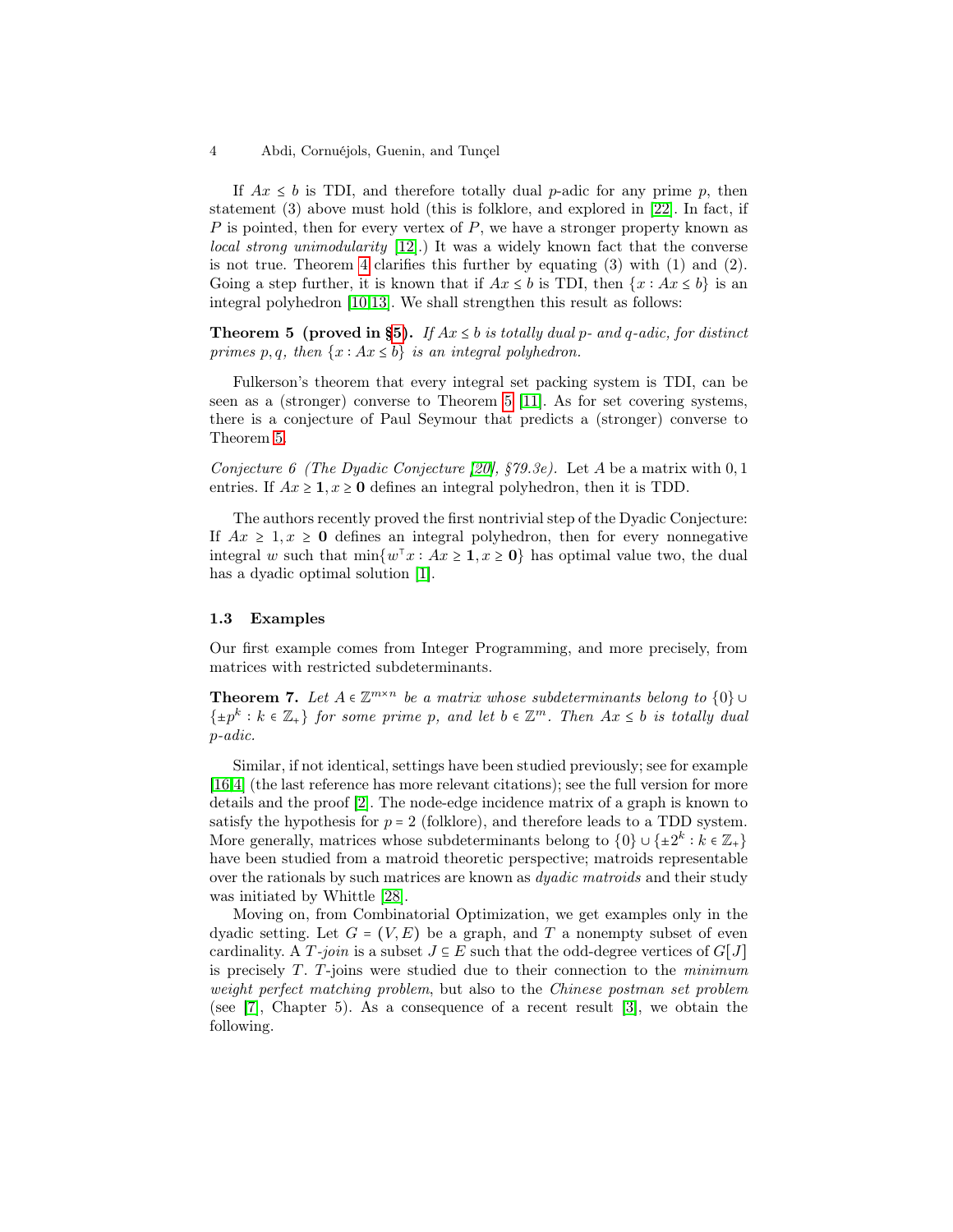**Theorem 8 (proved in [§6\)](#page-11-0).** Let  $G = (V, E)$  be a graph, and  $T \subseteq V$  a nonempty subset of even cardinality. Then  $x(J) \geq 1 \ \forall \ T \text{-joins } J; x \geq 0$  is TDD.

The basic solutions to the dual of  $\min\{1^{\top}x : x(J) \geq 1 \ \forall \ T\text{-joins } J; x \geq 0\}$ may actually be non-dyadic, with many examples coming from snarks G on at least 18 vertices with  $T = V(G)$  and  $w = 1$  [\[18\]](#page-13-8), thereby creating an interesting contrast between the proofs of Theorem [7](#page-3-1) and Theorem [8.](#page-3-2) Also, Theorem [8](#page-3-2) does not extend to the p-adic setting for any prime  $p \geq 3$ . To see this, let G be the graph with vertices  $1, 2, 3, 4, 5$  and edges  $\{1, 3\}, \{1, 4\}, \{1, 5\}, \{3, 2\}, \{4, 2\}, \{5, 2\},$ let  $T = \{1, 2, 3, 4\}$ , and let  $w = 1$ . Then the dual has a unique optimal solution, namely  $y^* = \frac{1}{2} \cdot \mathbf{1}$ , which is not *p*-adic for any  $p \ge 3$ .

The system in Theorem [8](#page-3-2) defines an integral set covering polyhedron (see [\[8\]](#page-12-11), Chapter 2), so Theorem [8](#page-3-2) verifies Conjecture [6](#page-3-3) for such instances. In fact, it has been conjectured that the system in Theorem [8](#page-3-2) is totally dual quarter-integral ([\[8\]](#page-12-11), Conjecture 2.15). Observe that quarter-integrality is a stronger variant of dyadicness, and should not be confused with "4-adicness", which is not even defined in this paper.

Moving on, let  $G = (V, E)$  be a graph. A *circuit* is a nonempty subset  $C \subseteq E$ such that the subgraph  $(V(C), C)$  is connected where every vertex has degree two. A perfect matching is a subset  $M \subseteq E$  such that every vertex in V is incident with exactly one edge in M. Define  $\mathbf{C}(G) = \{ \chi_C : C \text{ a circuit of } G \}$  and  $\mathbf{M}(G) = \{ \chi_M : M$  a perfect matching of G. See [\[14\]](#page-13-9) for an excellent survey on lattice and conic characterizations of these two sets.

<span id="page-4-1"></span>**Theorem 9 (proved in [§6\)](#page-11-0).** Let  $G = (V, E)$  be a graph such that |V| is even. Then  $\mathbf{M}(G)$  is a DGSC.

This theorem does not extend to the p-adic setting for  $p \geq 3$  either; this is justified in [§6.](#page-11-0) If G is an  $r$ -graph, then the Generalized Berge-Fulkerson Conjecture [\[23\]](#page-13-10) predicts that the all-ones vector can be written as a half-integral conic combination of  $\mathbf{M}(G)$ ; Theorem [9](#page-4-1) proves this can be done *dyadically*.

#### <span id="page-4-2"></span>Theorem 10. Let  $G = (V, E)$  be a graph. Then  $\mathbf{C}(G)$  is a DGSC. □

If G is bridgeless, then the Cycle Double Cover Conjecture [\[26,](#page-13-11)[24\]](#page-13-12) predicts that the all-ones vector can be written as a half-integral conic combination of the vectors in  $\mathbf{C}(G)$ ; Theorem [10](#page-4-2) implies this can be done *dyadically*. The theorem is proved in the full version [\[2\]](#page-12-8), and uses Theorem [1](#page-1-0) and interestingly the notion of cuboids  $[1]$ . There, we also note that the theorem does not extend to the p-adic setting for  $p \geq 3$ .

#### <span id="page-4-0"></span>2 Density Lemma and the Theorem of the Alternative

Many of our results are made possible by an important feature of the p-adic rationals distinguishing them from the integers, namely density.

<span id="page-4-3"></span>Remark 11. The p-adic rationals form a dense subset of R.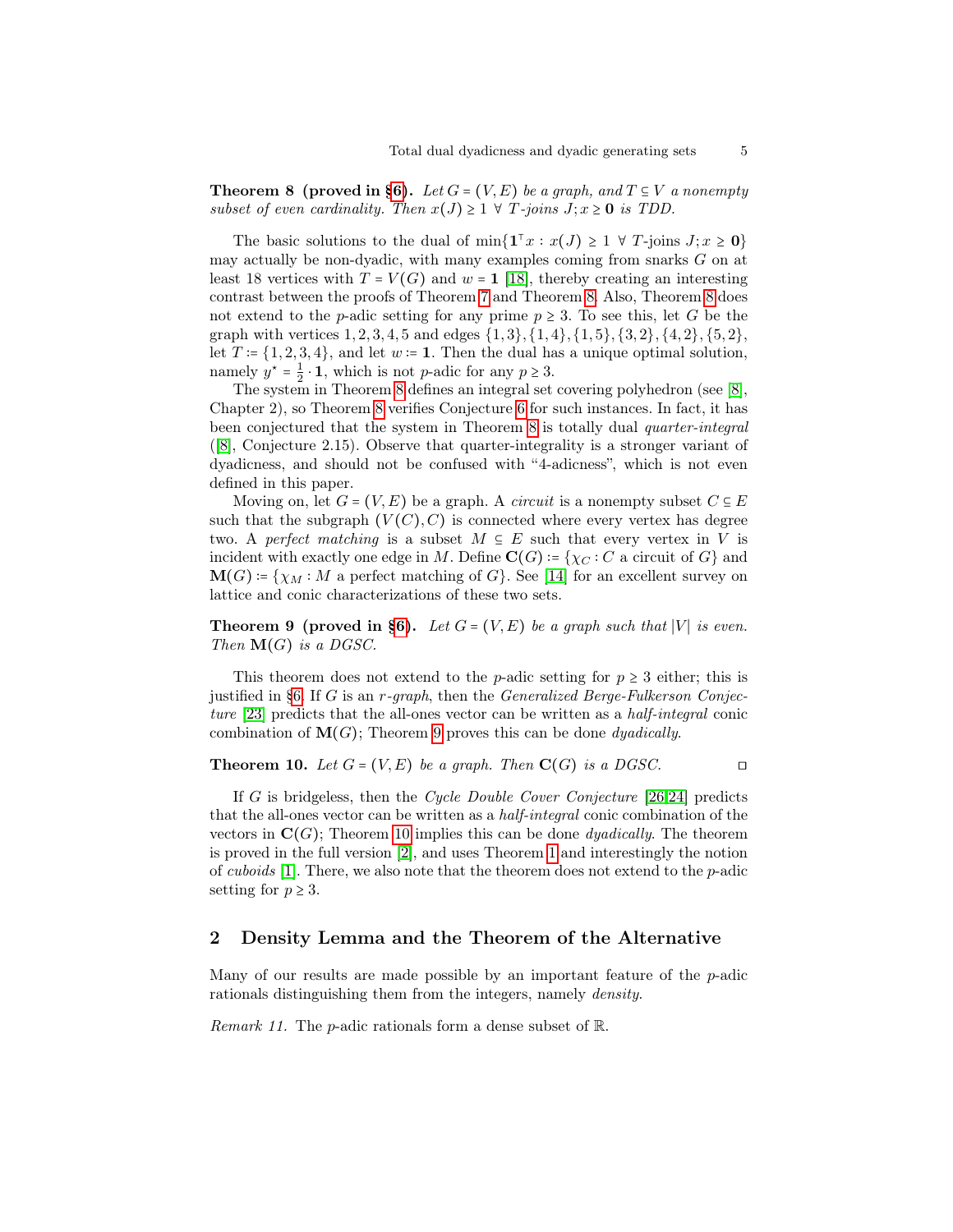Lemma 12 (Density Lemma). Let  $A \in \mathbb{Z}^{m \times n}$ ,  $b \in \mathbb{Z}^m$  and p a prime. If  ${x : Ax = b}$  contains a p-adic point, then the p-adic points in the set form a dense subset. In particular, a nonempty rational polyhedron contains a p-adic point if, and only if, its affine hull contains a p-adic point.

*Proof.* It suffices to prove the first statement. Suppose  $\{x : Ax = b\}$  contains a padic point, say  $\hat{x}$ . Since A has integral entries, its kernel has an integral basis, say  $d^1, \ldots, d^r$ . Observe that  $\{x : Ax = b\}$  is the set of vectors of the form  $\hat{x} + \sum_{i=1}^r \lambda_i d^i$ where  $\lambda \in \mathbb{R}^r$ . Consider the set  $S := \left\{ \hat{x} + \sum_{i=1}^r \lambda_i d^i : \lambda_i \text{ is } p\text{-adic for each } i \right\}$ . By Remark [11,](#page-4-3) it can be readily checked that S is a dense subset of  $\{x : Ax = b\}$ . Since  $\hat{x}$  is p-adic, and the  $d^{i}$ 's are integral, the points in S are p-adic, thereby proving the lemma. ⊓⊔

A natural follow-up question arises: When does a rational subspace contain a p-adic point? Addressing this question requires a familiar notion in Integer Programming. Every integral matrix of full row rank can be brought into Hermite normal form by means of elementary unimodular column operations. In particular, if A is an integral  $m \times n$  matrix of full row rank, there exists an  $n \times n$ unimodular matrix U such that  $AU = (B 0)$ , where B is a non-singular  $m \times m$ matrix, and 0 is an  $m \times (n-m)$  matrix with zero entries. By a square unimodular matrix, we mean a square integral matrix whose determinant is  $\pm 1$ ; note that the inverse of such a matrix is also unimodular. See  $([5]$  $([5]$ , Section 1.5.2) or  $([21]$  $([21]$ , Chapter 4) for more details.

<span id="page-5-0"></span>Lemma 13 (Theorem of the Alternative). Let  $A \in \mathbb{Z}^{m \times n}$ ,  $b \in \mathbb{Z}^m$ , and p a prime. Then either  $Ax = b$  has a p-adic solution, or there exists a  $y \in \mathbb{R}^m$  such that  $y^{\dagger}A$  is integral and  $y^{\dagger}b$  is non-p-adic, but not both.

*Proof.* Suppose  $A\hat{x} = b$  for a *p*-adic point  $\hat{x}$ , and  $y^{\dagger}A$  is integral. Then  $y^{\dagger}b =$  $y^{\dagger}(A\hat{x}) = (y^{\dagger}A)\hat{x}$  is an integral linear combination of p-adic rationals, and is therefore a p-adic rational. Thus, both statements cannot hold simultaneously. Suppose  $Ax = b$  has no p-adic solution. If  $Ax = b$  has no solution at all, then there exists a vector y such that  $y^{\dagger} A = \mathbf{0}$  and  $y^{\dagger} b \neq 0$ ; by scaling y appropriately, we can ensure that  $y^{\dagger}b$  is non-p-adic, as desired. Otherwise,  $Ax = b$  has a solution. We may assume that  $A$  has full row rank. Then there exists a square unimodular matrix U such that  $AU = (B 0)$ , where B is a non-singular matrix. Observe that  $\{x : Ax = b\} = \{Uz : AUz = b\}$ . Thus, as  $Ax = b$  has no p-adic solution x, and U has integral entries, we may conclude that the system  $A U z = b$ has no p-adic solution z either. Let us expand the latter system. Let  $I, J$  be the sets of column labels of B, 0 in  $AU = (B 0)$ , respectively. Then  $\{z : AUz = b\}$  $\{z:(B\;0)\binom{z_I}{z_J}\}=b\}=\{z:Bz_I=b, z_J\;\text{free}\}=\{z:z_I=B^{-1}b, z_J\;\text{free}\}.$  In particular, since  $AUz = b$  has no p-adic solution, the vector  $B^{-1}b$  is non-p-adic. Thus, there exists a row  $y^{\dagger}$  of  $B^{-1}$  for which  $y^{\dagger}b$  is non-p-adic. We claim that  $y^{\dagger}A$ is integral, thereby showing  $y$  is the desired vector. To this end, observe that  $B^{-1}AU = B^{-1}(B\; 0) = (I\; 0)$ , implying in turn that  $B^{-1}A = (I\; 0)U^{-1}$ . As the inverse of a square unimodular matrix,  $U^{-1}$  is also unimodular and therefore has integral entries, implying in turn that  $B^{-1}A$ , and so  $y^{\top}A$ , is integral. □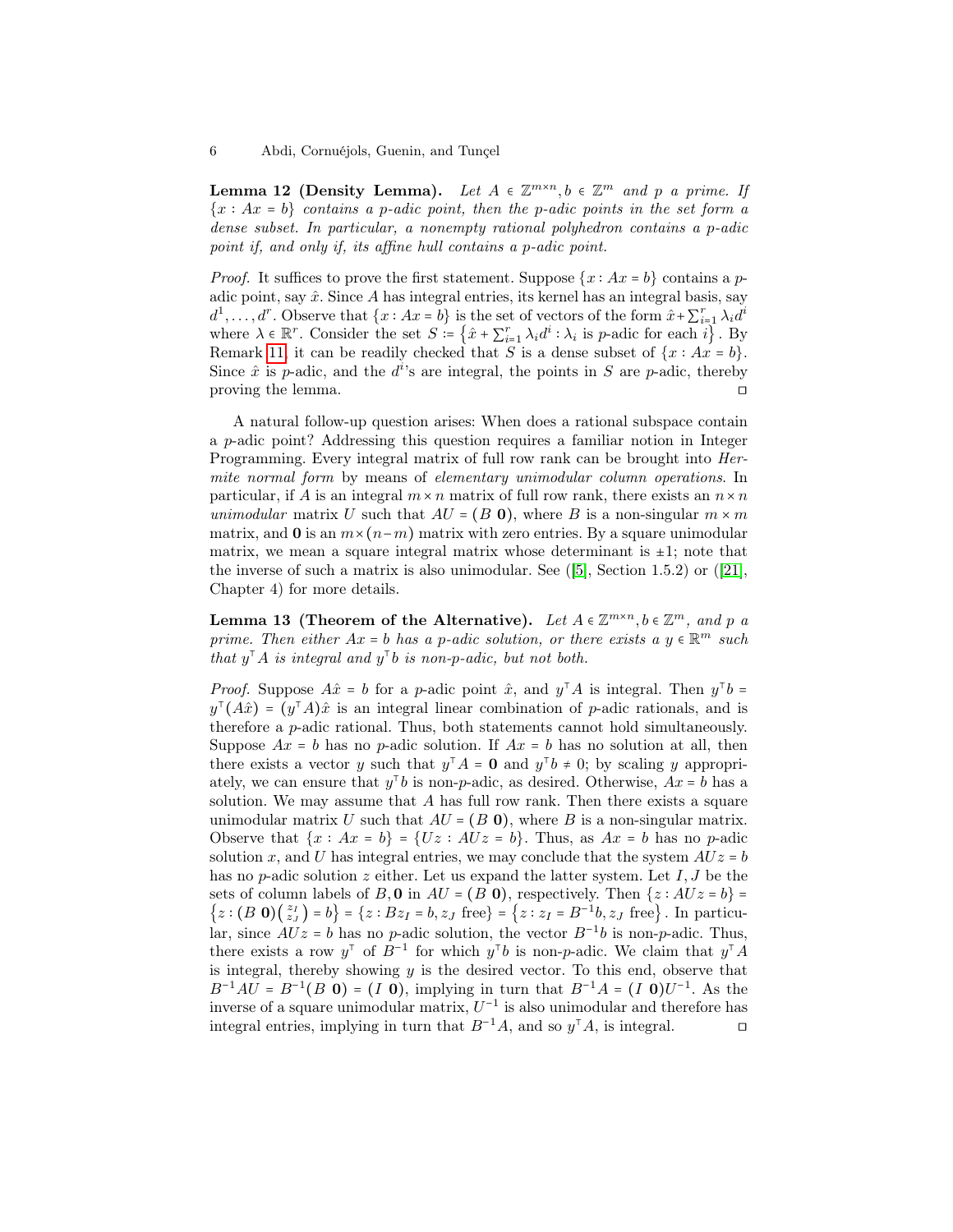The reader may notice a similarity between Lemma [13](#page-5-0) and its integer analogue, which characterizes when a linear system of equations admits an integral solution, commonly known as the *Integer Farkas Lemma* (see [\[5\]](#page-12-12), Theorem 1.20). We refrain from calling Lemma [13](#page-5-0) the "p-adic Farkas Lemma" as we reserve that title for Corollary [16](#page-6-1) below.

<span id="page-6-2"></span>Remark 14. If t is a p- and q-adic rational, for distinct primes p, q, then t is integral.

<span id="page-6-4"></span>Corollary 15. Let  $A \in \mathbb{Z}^{m \times n}$ ,  $b \in \mathbb{Z}^m$ . If  $Ax = b$  has p- and q-adic solutions, for distinct primes p and q, then the system has an integral solution.

*Proof.* By the Theorem of the Alternative, whenever  $y^{\dagger}A$  is integral,  $y^{\dagger}b$  is both p- and q-adic, implying in turn that  $y<sup>T</sup>b$  is integral by Remark [14.](#page-6-2) Thus, by the Integer Farkas Lemma, Ax = b has an integral solution. ⊓⊔

Finally, the Density Lemma and the Theorem of the Alternative have the following p-adic analogue of Farkas Lemma in Linear Programming.

<span id="page-6-1"></span>Corollary 16 (p-Adic Farkas Lemma). Let P be a nonempty rational polyhedron whose affine hull is  $\{x : Ax = b\}$ , where A,b are integral. Then for every prime p, P contains a p-adic point if, and only if, there does not exist y such that  $y^{\dagger}A$  is integral and  $y^{\dagger}b$  is non-p-adic.

## <span id="page-6-0"></span>3 p-Adic generating sets for subspaces and cones

Recall that a set of vectors  $\{a^1, \ldots, a^n\} \subseteq \mathbb{Z}^m$  forms a p-GSS if every integral vector in the linear hull of the vectors can be expressed as a  $p$ -adic linear combination of the vectors. Observe that every p-adic vector in the linear hull of a p-GSS can also be expressed as a p-adic linear combination of the vectors. We prove the following lemma in the full version [\[2\]](#page-12-8).

<span id="page-6-3"></span>**Lemma 17.** Let  $A \in \mathbb{Z}^{m \times n}$ , and U a unimodular matrix of appropriate dimensions. Then (1) the columns of A form a p-GSS if, and only if, the columns of UA do, and  $(2)$  the columns of A form a p-GSS if, and only if, the columns of  $AU$  do.

In order to prove Theorem [3,](#page-2-1) we need a definition. Let  $A$  be an integral matrix of rank  $r$ . It is well-known that by applying elementary row and column operations, we can bring A into Smith normal form, that is, into a matrix with a leading  $r \times r$  minor D and zeros everywhere else, where D is a diagonal matrix with diagonal entries  $\delta_1, \ldots, \delta_r \geq 1$  such that  $\delta_1 \mid \delta_2 \mid \cdots \mid \delta_r$  (see [\[21\]](#page-13-2), Section 4.4). It can be readily checked that for each  $i \in [r]$ ,  $\prod_{j=1}^{i} \delta_j$  is the GCD of the subdeterminants of A of order *i*. The  $\delta_i$ 's are referred to as the *elementary* divisors, or invariant factors, of A.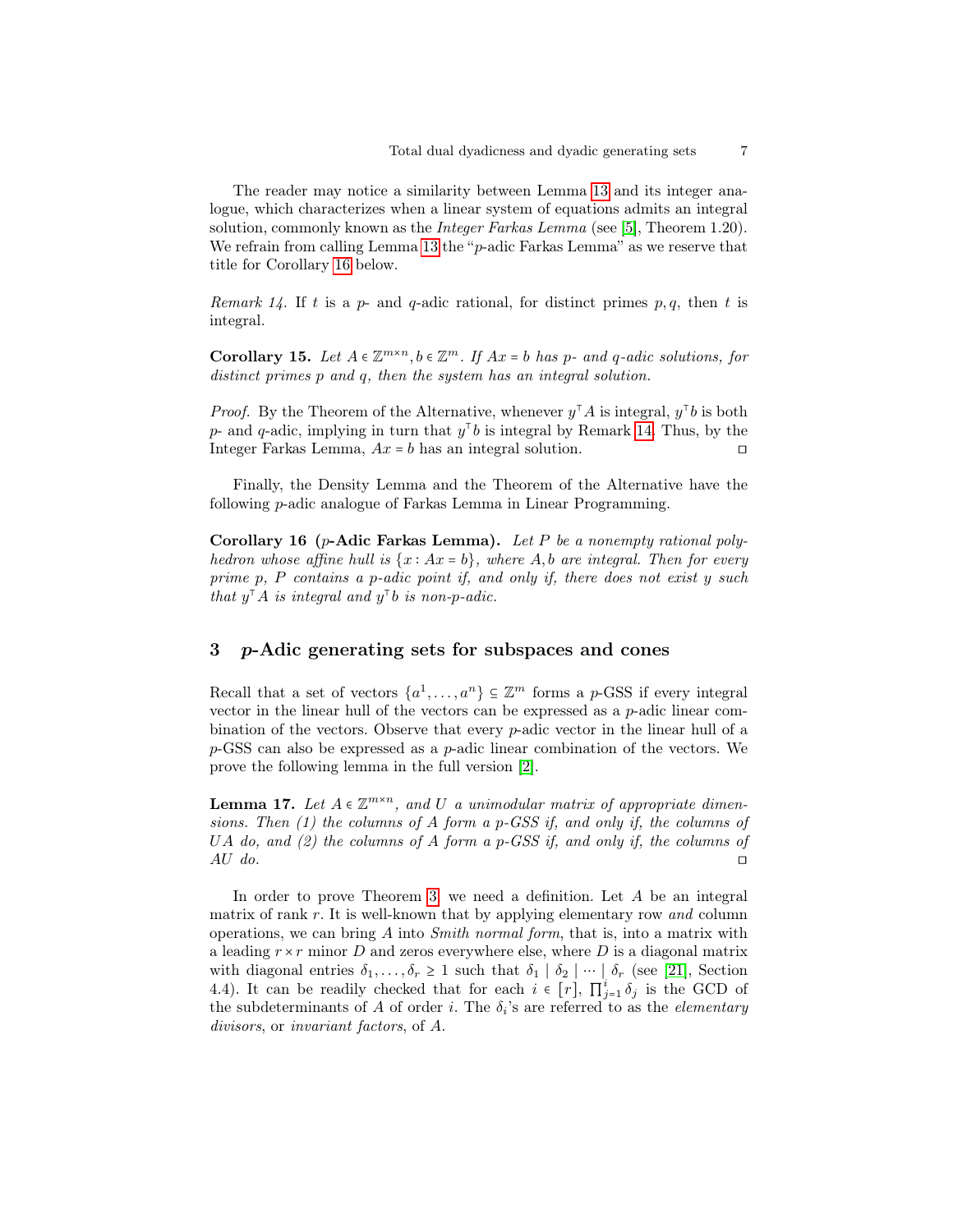*Proof of Theorem [3.](#page-2-1)* (1)  $\Leftrightarrow$  (3) Suppose (1) holds. Choose x, y such that  $y^{\mathsf{T}} A$ and Ax are integral. Let  $b = Ax \in \mathbb{Z}^m$ . By (1), there exists a p-adic  $\bar{x}$  such that  $b = A\bar{x}$ . Thus,  $y^{\dagger}Ax = y^{\dagger}A\bar{x} = (y^{\dagger}A)\bar{x}$ , which is p-adic because  $y^{\dagger}A$  is integral and  $\bar{x}$  p-adic, as required. Suppose conversely that (3) holds. Pick  $b \in \mathbb{Z}^m$  such that  $A\bar{x} = b$  for some  $\bar{x}$ . We need to prove that  $Ax = b$  has a p-adic solution. If  $y^{\mathsf{T}}A$  is integral, then  $y^{\mathsf{T}}b = y^{\mathsf{T}}A\bar{x}$ , which is p-adic by (3). Thus, by the Theorem of the Alternative,  $Ax = b$  has a p-adic solution, as required.

(2)  $\Leftrightarrow$  (3) holds by applying the established equivalence (1)  $\Leftrightarrow$  (3) to  $A^{\dagger}$ .

 $(1)-(3) \Leftrightarrow (4)$ : By Lemma [17,](#page-6-3) the equivalent conditions  $(1)-(3)$  are preserved under elementary unimodular row/column operations; these operations clearly preserve  $(4)$  as well. Thus, it suffices to prove the equivalence between  $(1)-(3)$ and (4) for integral matrices in Smith normal form. That is, we may assume that A has a leading  $r \times r$  minor D and zeros everywhere else, where D is a diagonal matrix with diagonal entries  $\delta_1, \ldots, \delta_r \geq 1$  such that  $\delta_1 \mid \delta_2 \mid \cdots \mid \delta_r$ . Suppose  $(1)-(3)$  hold. We need to show that each  $\delta_i$  is a power of p. Consider the feasible system  $Ax = e_i$ ; every solution x to this system satisfies  $x_j = 0, j \in [r] - \{i\}$ and  $x_i = \frac{1}{\delta_i}$ . Since the columns of A form a p-GSS,  $\frac{1}{\delta_i}$  must be p-adic, so  $\delta_i$  is a power of  $p$ , as required. Suppose conversely that  $(4)$  holds. We need to show that whenever  $Ax = b, b \in \mathbb{Z}^m$  has a solution, then it has a *p*-adic solution. Clearly, it suffices to prove this for  $b = e_i, i \in [r]$ , which holds because each  $\delta_i, i \in [r]$  is a power of p.

 $(4) \Leftrightarrow (5)$  is rather immediate; the only additional remark is that every divisor of a power of  $p$  is also a power of  $p$ .

(6)  $\Rightarrow$  (3) If y<sup>T</sup> A and Ax are integral, then y<sup>T</sup> Ax = y<sup>T</sup> (ABA)x = (y<sup>T</sup> A)B(Ax), which is p-adic since  $y<sup>T</sup>A$ , Ax are integral and B has p-adic entries, as required.

 $(4) \Rightarrow (6)$  Choose unimodular matrices U, W such that UAW is in Smith normal form with elementary divisors  $\delta_1, \ldots, \delta_r$ . Let  $B'$  be the  $n \times m$  matrix with a leading diagonal matrix  $D^{-1} = \text{Diag}(\frac{1}{\delta_1}, \dots, \frac{1}{\delta_r})$ , and zeros everywhere else. Let  $B = WB'U$ , which is a matrix with p-adic entries since each  $\delta_i$  is a power of p. We claim that  $ABA = A$ , thereby proving (6). This equality holds if, and only if,  $UABAW = UAW$ . To this end, we have  $UABAW = UA(WB'U)AW =$  $(UAW)B'(UAW) = UAW$ , where the last equality holds due to the definition of  $B'$  and the Smith normal form of  $UAW$ . □

In light of the previous proposition we may say that an integral matrix forms a  $p$ -GSS if its rows, respectively its columns, form a  $p$ -GSS. Consider the following complexity problem:  $(A)$  Given an integral matrix, does it form a p-GSS? The Smith normal form of an integral matrix, and therefore its elementary divisors, can be computed in polynomial time [\[15\]](#page-13-13). Thus, Theorem [3](#page-2-1) has the following consequence.

#### <span id="page-7-1"></span>Corollary 18. (A) belongs to P.

<span id="page-7-0"></span>Recall that a set of vectors  $\{a^1, \ldots, a^n\} \subseteq \mathbb{Z}^m$  forms a  $p$ -GSC if every integral vector in the conic hull of the vectors can be expressed as a  $p$ -adic conic combination of the vectors. Observe that every p-adic vector in the conic hull of a p-GSC can also be expressed as a p-adic conic combination of the vectors.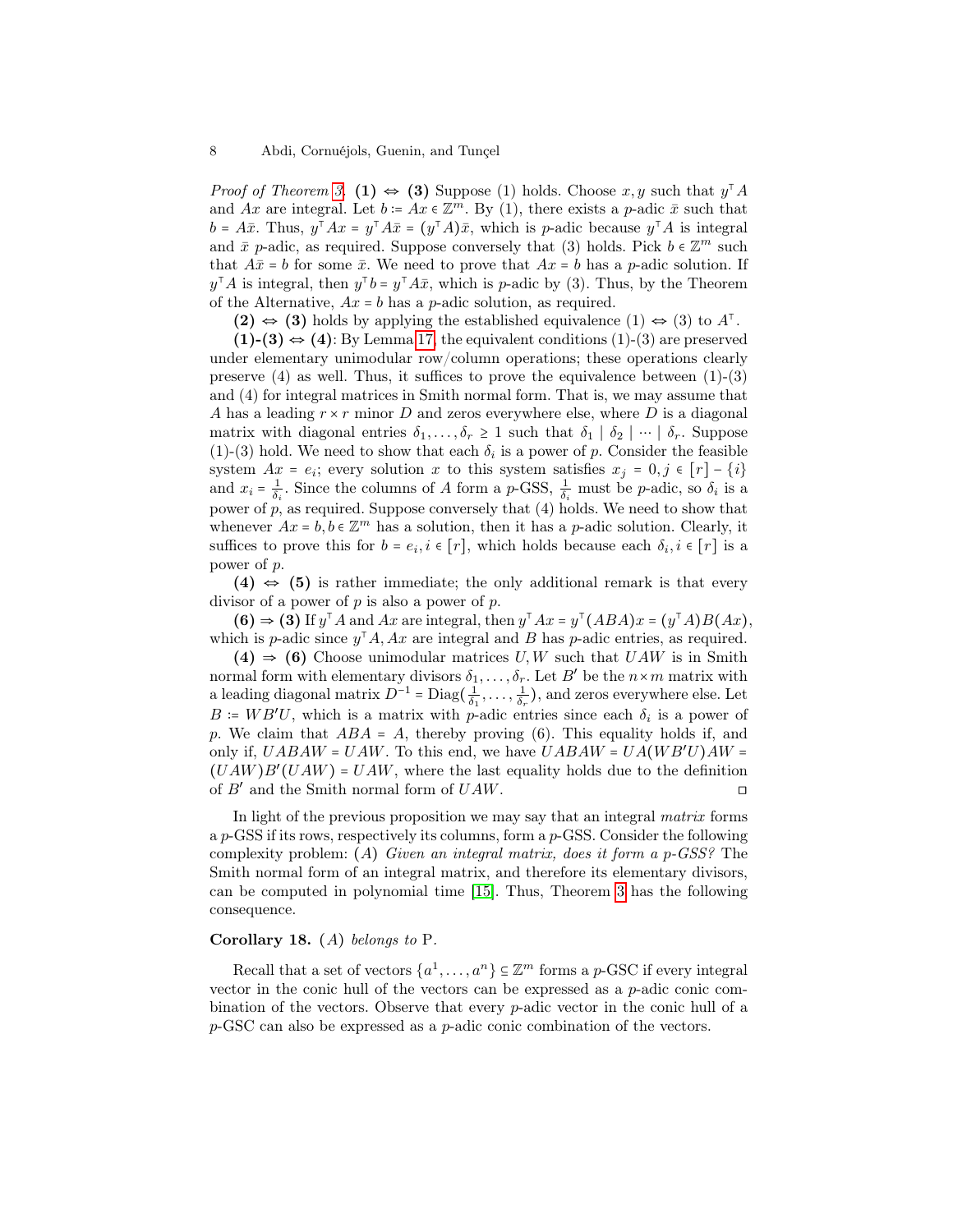# **Proposition 19.** If  $\{a^1, \ldots, a^n\} \subseteq \mathbb{Z}^m$  is a p-GSC, then it is a p-GSS.

*Proof.* Let  $A \in \mathbb{Z}^{m \times n}$  be the matrix whose columns are  $a^1, \ldots, a^n$ . Take  $b \in \mathbb{Z}^m$ such that  $A\bar{x} = b$  for some  $\bar{x}$ . We need to show that the system  $Ax = b$  has a *p*-adic solution. To this end, let  $\bar{x}' \coloneqq \bar{x} - \lfloor \bar{x} \rfloor \ge 0$  and  $b' \coloneqq A\bar{x}' = b - A\lfloor \bar{x} \rfloor \in \mathbb{Z}^m$ . Thus,  $Ax = b', x \ge 0$  has a solution, namely  $\bar{x}'$ , so it has a *p*-adic solution, say  $\bar{z}'$ , as the columns of A form a p-GSC. Let  $\bar{z} \coloneqq \bar{z}' + [\bar{x}],$  which is also p-adic. Then  $A\overline{z} = A\overline{z}' + A[\overline{x}] = b' + A[\overline{x}] = b$ , so  $\overline{z}$  is a p-adic solution to  $Ax = b$ , as required.  $\Box$ 

The converse of this result, however, does not hold. For example, let  $k \geq 3$  be an integer,  $n = p^k + 1$ , and m an integer in  $\{4, \ldots, p^k\}$  such that  $m-1$  is not a power of p. Consider the matrix

$$
A \coloneqq \left( E_n - I_n \middle| \frac{E_m - I_m}{\mathbf{0}} \right)
$$

where  $E_d$ ,  $I_d$  denote the all-ones square and identity matrices of dimension d, respectively. We claim that the columns of  $A$  form a  $p$ -GSS but not a  $p$ -GSC. To see the former, note that A has rank n, and since  $\det(E_n - I_n) = n - 1 = p^k$ , the GCD of the subdeterminants of A of order n is a power of p, so the columns of A form a p-GSS by Theorem [3.](#page-2-1) To see the latter, consider the vector  $b \in \{0,1\}^n$ whose first m entries are equal to 1, and whose last  $n-m$  entries are equal to 0. Then  $Ay = b, y \ge 0$  has a unique solution, namely  $\bar{y}$  defined as  $\bar{y}_i = 0$  for  $1 \le i \le n$ , and  $\bar{y}_i = \frac{1}{m-1}$  for  $n+1 \le i \le n+m$ . In particular, as  $m-1$  is not a power of p, b is an integral vector in the conic hull of the columns of A, but it cannot be expressed as a *p*-adic conic combination of the columns. Thus, the columns of  $A$ do not form a p-GSC.

However, we do have the following sort of converse.

Remark 20. If  $\{a^1, \ldots, a^n\} \subseteq \mathbb{Z}^m$  is a p-GSS, then  $\{\pm a^1, \ldots, \pm a^n\}$  is a p-GSC.

<span id="page-8-0"></span>**Proposition 21.** Let  $\{a^1, \ldots, a^n\} \subseteq \mathbb{Z}^m$  be a p-adic generating set for a cone, and F a nonempty face of the cone. Then  $\{a^i : a^i \in F\}$  is a p-adic generating set for the cone F.

*Proof.* Let b be an integral vector in the face F. Since  $b \in C$ , we can write b as a *p*-adic conic combination of the vectors in  $\{a^1, \ldots, a^n\}$ . However, since *b* is contained in the face  $F$ , the conic combination can only assign nonzero coefficients to the vectors in  $F$ , implying in turn that  $b$  is a p-adic conic combination of the vectors in  $\{a^i : a^i \in F\}$ . As this holds for every  $b, \{a^i : a^i \in F\}$  forms a  $p$ -GSC.  $\Box$ 

*Proof of Theorem [2.](#page-2-0)* ( $\Rightarrow$ ) follows from Proposition [21](#page-8-0) and Proposition [19.](#page-7-0) ( $\Leftarrow$ ) Let b be an integral vector in  $C$ , and  $F$  the minimal face of  $C$  containing  $b$ . Let B be the matrix whose columns are the vectors  $\{a^i : a^i \in F\}$ . We need to show that  $Q = \{y : By = b, y \ge 0\}$ , which is nonempty, contains a p-adic point. By the Density Lemma, it suffices to show that  $\text{aff}(Q)$ , the affine hull of Q, contains a p-adic point. Our minimal choice of F implies that Q contains a point  $\hat{y}$  such that  $\hat{y} > 0$ , implying in turn that  $\text{aff}(Q) = \{y : By = b\}$ . As the columns of B form a p-GSS, and b is integral, it follows that  $\text{aff}(Q)$  contains a p-adic point, as required. ⊓⊔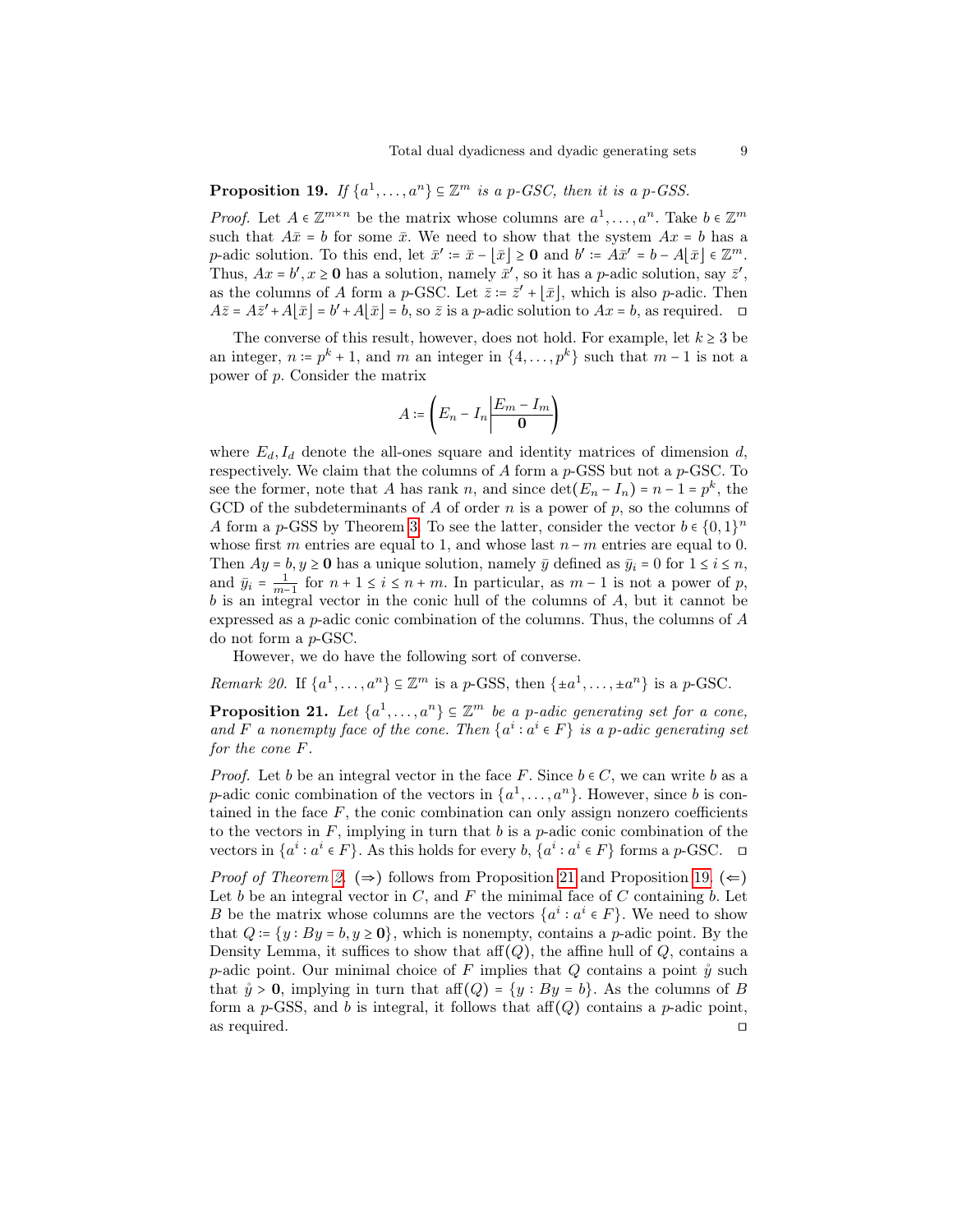10 Abdi, Cornuéjols, Guenin, and Tunçel

Consider the following complexity problem:  $(B)$  Given a set of vectors, does it form a p-GSC? Theorem [2](#page-2-0) and Corollary [18](#page-7-1) have the following consequence.

Corollary 22. (B) belongs to co-NP.

## <span id="page-9-0"></span>4 Totally dual p-adic systems

Given integral A, b, recall that  $Ax \leq b$  is totally dual p-adic if for every integral w for which  $\min\{b^{\mathsf{T}}y : A^{\mathsf{T}}y = w, y \ge 0\}$  has an optimal solution, it has a *p*-adic optimal solution. It can be readily checked that the rows of  $A$  form a  $p$ -GSS if, and only if,  $Ax = 0$  is totally dual p-adic; and the rows of A form a p-GSC if, and only if,  $Ax \le 0$  is totally dual *p*-adic.

*Proof of Theorem [1.](#page-1-0)* Consider the following pair of dual linear programs, for  $w$ later specified.

(P)  $\max\{w^{\top}x : Ax \leq b\}$  (D)  $\min\{b^{\top}y : A^{\top}y = w, y \geq 0\}$ 

For every nonempty face F of P, denote by  $A_{\bar{F}}$  the row submatrix of A corresponding to the rows not in  $A_F$ . For every vector y, denote by  $y_F, y_{\overline{F}}$  the variables corresponding to the rows in  $A_F$ ,  $A_{\bar{F}}$ , respectively.

 $(1) \Rightarrow (2)$  Consider a nonempty face F of P. We need to show that the rows of  $A_F$  form a p-GSC. Let w be an integral vector in the conic hull of the rows of  $A_F$ . It suffices to express w as a p-adic conic combination of the rows of  $A_F$ . To this end, observe that every point in F is an optimal solution to (P). As  $Ax \leq b$  is TDD, (D) has a *p*-adic optimal solution, say  $\bar{y} \geq 0$ . As Complementary Slackness holds for all pairs  $(\bar{x}, \bar{y}), \bar{x} \in F$ , it follows that  $\bar{y}_{\bar{F}} = 0$ . Subsequently, we have  $w = A^{\top} \bar{y} = A_F^{\top} \bar{y}_F$ , thereby achieving our objective. (2)  $\Rightarrow$  (3) follows from Proposition [19.](#page-7-0) (3)  $\Rightarrow$  (1) Choose an integral w for which (D) has an optimal solution; we need to show now that it has a p-adic optimal solution. Denote by  $F$  the face of the optimal solutions to the primal linear program  $(P)$ . By Complementary Slackness, the set of optimal solutions to the dual (D) is  $Q = \{y : A^{\top}y = w, y \ge 0, y_{\bar{F}} = 0\}.$  We need to show that  $Q$  contains a p-adic point. In fact, by the Density Lemma, it suffices to find a  $p$ -adic point in aff $(Q)$ , the affine hull of Q. By Strict Complementarity, Q contains a point  $\hat{y}$  such that  $\hat{y}_F > 0$ , implying in turn that  $\text{aff}(Q) = \{y : A_F^\top y_F = w, y_F = 0\}$ . Since the rows of  $A_F$  form a p-GSS, and w is integral, we get that aff $(Q)$  contains a p-adic point, as required. ⊓⊔

The careful reader may notice that by applying polarity to Theorem [1](#page-1-0) with  $b = 0$ , we obtain another proof of Theorem [2.](#page-2-0) Moving on, consider the following complexity problem: (C) Given a system  $Ax \leq b$  where  $A, b$  are integral, is the system totally dual  $p\text{-}adic$ ? Theorem [1](#page-1-0) (3) and Corollary [18](#page-7-1) have the following consequence.

Corollary 23.  $(C)$  belongs to co-NP.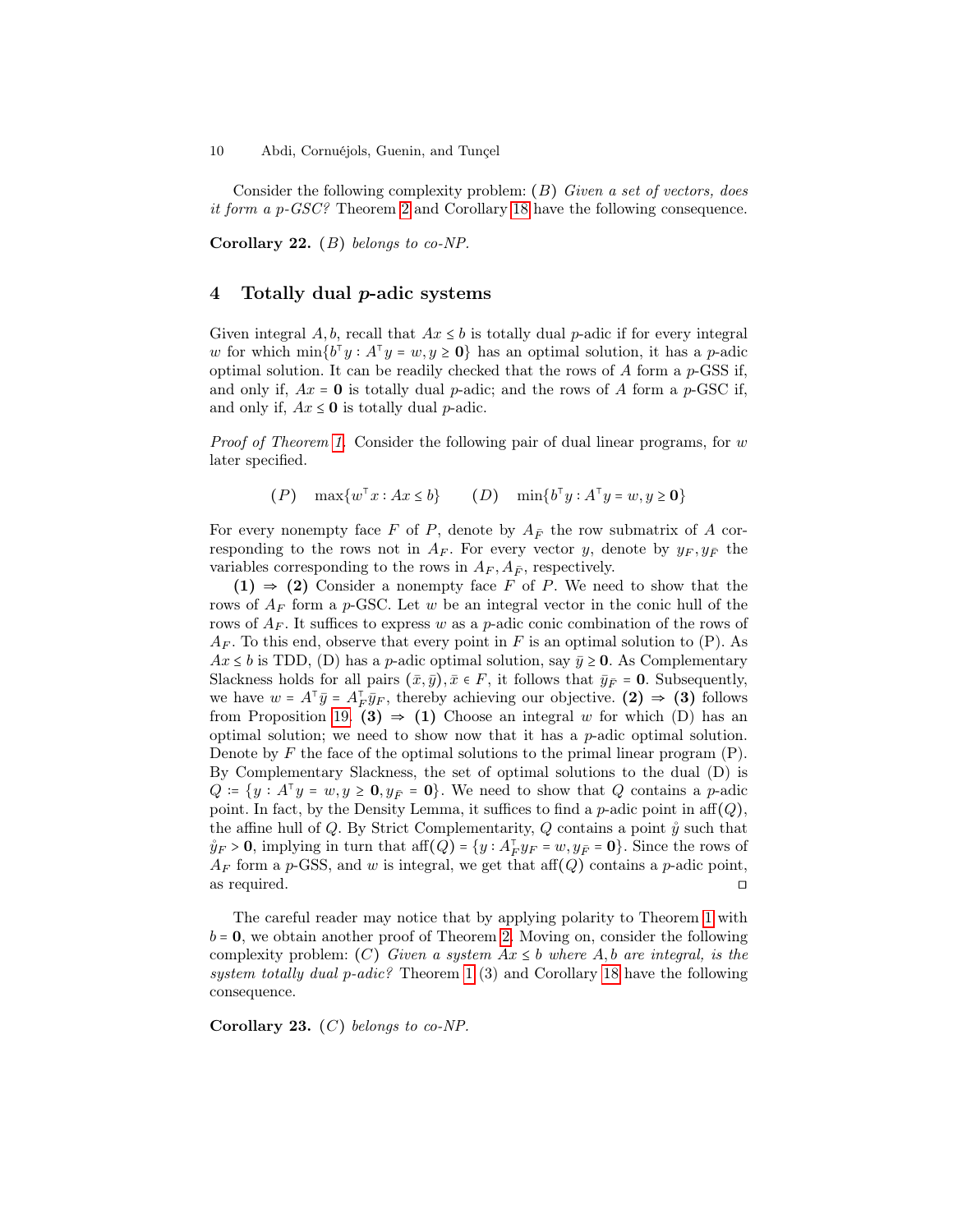### <span id="page-10-0"></span>5 p-Adic polyhedra

A nonempty rational polyhedron is p-adic if every nonempty face contains a p-adic point. In this section we provide a characterization of p-adic polyhedra.

<span id="page-10-1"></span>Remark 24. Let  $A \in \mathbb{Z}^{m \times n}$ ,  $b \in \mathbb{Z}^m$ ,  $y \in \mathbb{R}^m$  and  $y' := y - \lfloor y \rfloor \ge 0$ . Then  $A^{\top}y \in \mathbb{Z}^n$  if and only if  $A^{\dagger}y' \in \mathbb{Z}^n$ , y is p-adic if and only if y' is p-adic, and  $b^{\dagger}y$  is p-adic if and only if  $b^{\dagger}y'$  is *p*-adic.

<span id="page-10-2"></span>**Theorem 25.** Let  $A \in \mathbb{Z}^{m \times n}$ ,  $b \in \mathbb{Z}^m$  and  $P := \{x : Ax \leq b\}$ . Then the following are equivalent for every prime p: (1) P is a p-adic polyhedron, (2) for every nonempty face F of P, aff $(F)$  contains a p-adic point, (3) for every nonempty face F of P, and z, if  $A_F^{\dagger}$  is integral then  $b_F^{\dagger}$  is p-adic, (4) for all  $w \in \mathbb{R}^n$ for which  $\max\{w^{\mathsf{T}}x : x \in P\}$  has an optimum, it has a p-adic optimal solution, (5) for all  $w \in \mathbb{Z}^n$  for which  $\max\{w^\top x : x \in P\}$  has an optimum, it has a p-adic optimal value. ⊓⊔

There is an intriguing contrast between this characterization and that of integral polyhedra (see [\[5\]](#page-12-12), Theorem 4.1), namely the novelty of statements (2) and (3), which are ultimately due to Strict Complementarity and the Density Lemma.

*Proof.* (1)  $\Rightarrow$  (2) follows immediately from definition. (2)  $\Rightarrow$  (1) By the Density Lemma, every nonempty face contains a  $p$ -adic point, so  $P$  is a  $p$ -adic polyhedron. (2)  $\Leftrightarrow$  (3) follows from the Theorem of the Alternative. (1)  $\Rightarrow$  (4) Suppose  $\max\{w^{\top}x : x \in P\}$  has an optimum. Let F be the set of optimal solutions. As F is in fact a face of  $P$ , and  $P$  is p-adic, it follows that  $F$  contains a p-adic point. (4)  $\Rightarrow$  (5) If x is a p-adic vector, and w an integral vector, then  $w^{\top}x$  is a p-adic rational.

 $(5) \Rightarrow (3)$  We prove the contrapositive. Suppose (3) does not hold, that is, there exist a nonempty face F and z such that  $w \coloneqq A_F^{\top} z \in \mathbb{Z}^n$  and  $b_F^{\top} z$  is not p-adic. By Remark [24,](#page-10-1) we may assume that  $z \ge 0$ . Consider the following pair of dual linear programs:

$$
(P) \quad \max\{w^{\top}x : Ax \le b\} \qquad (D) \quad \min\{b^{\top}y : A^{\top}y = w, y \ge \mathbf{0}\}
$$

Denote by  $A_{\bar{F}}$  the row submatrix of A corresponding to rows not in  $A_F$ . Denote by  $y_F, y_{\bar{F}}$  the variables of (D) corresponding to rows  $A_F$  and  $A_{\bar{F}}$  of A, respectively. Define  $\bar{y} \ge 0$  where  $\bar{y}_F = z$  and  $\bar{y}_F = 0$ . Then  $A^{\dagger} \bar{y} = A_F^{\dagger} z = w$ , so  $\bar{y}$  is feasible for (D). Moreover, Complementary Slackness holds for every pair  $(x,\bar{y}), x \in F$ . Subsequently,  $\bar{y}$  is an optimal solution to (D), and  $b^{\top} \bar{y} = b_F^{\top} z$  is the common optimal value of the two linear programs. Since w is integral and  $b_F^{\dagger}z$ is not  $p$ -adic,  $(5)$  does not hold, as required.

<span id="page-10-3"></span>Corollary 26. Let  $A \in \mathbb{Z}^{m \times n}$ ,  $b \in \mathbb{Z}^m$ , and p a prime. If  $Ax \leq b$  is totally dual p-adic, then  $\{x : Ax \leq b\}$  is a p-adic polyhedron.

*Proof.* This follows immediately from Theorem [25](#page-10-2) (5) ⇒ (1). □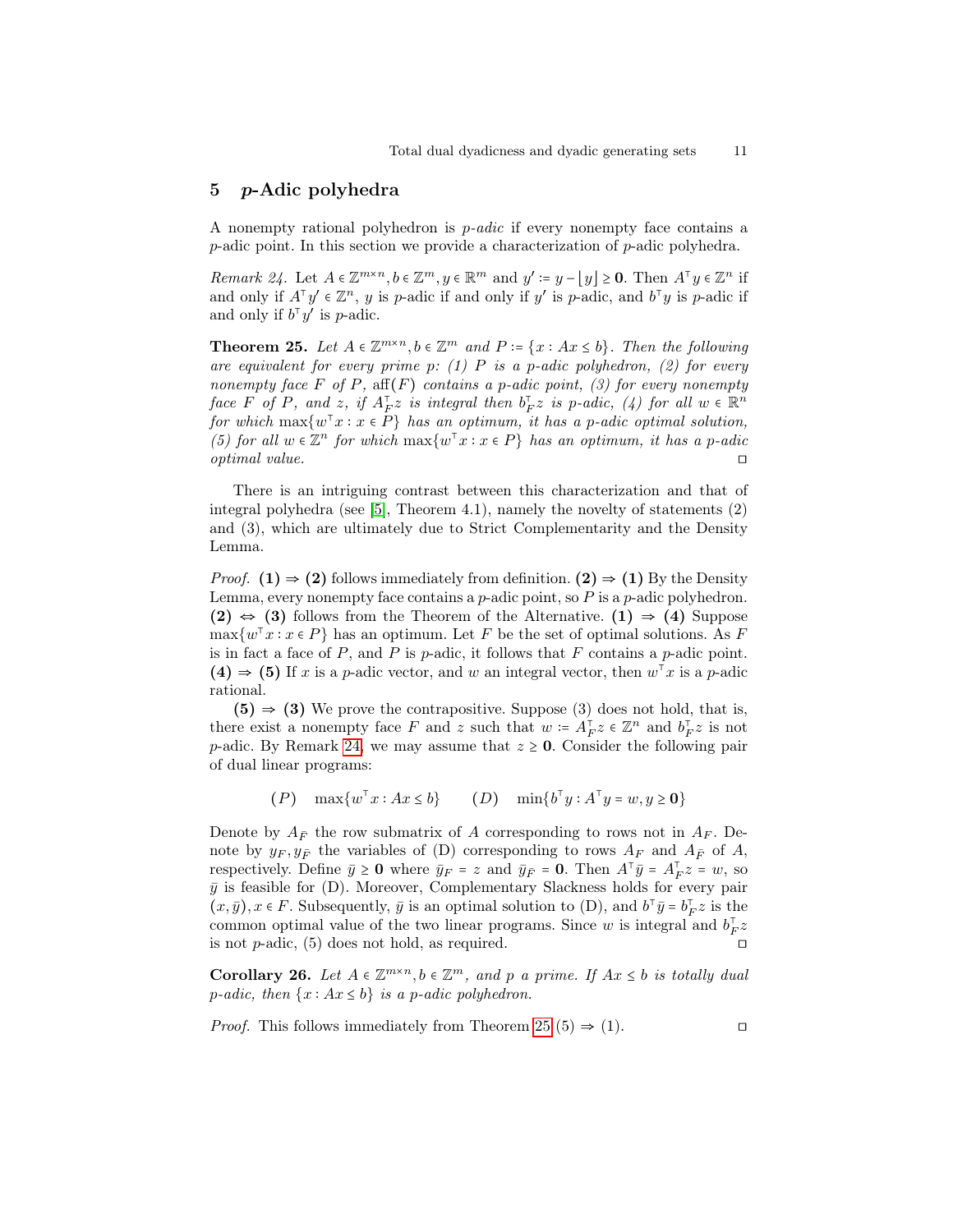*Proof of Theorem [5.](#page-3-0)* By Corollary [26,](#page-10-3)  $P = \{x : Ax \leq b\}$  is a p- and q-adic polyhedron, that is, every minimal nonempty face of  $P$  contains a  $p$ -adic point and a  $q$ -adic point. Each minimal nonempty face of  $P$  is an affine subspace, so by Corollary [15,](#page-6-4) it contains an integral point. Thus, every minimal nonempty face of P contains an integral point, so P is an integral polyhedron. □

## <span id="page-11-0"></span>6 T -joins and perfect matchings

Let  $G = (V, E)$  be a graph, and T a nonempty subset of even cardinality. A T-cut is a cut of the form  $\delta(U)$  where  $|U \cap T|$  is odd. Recall that a T-join is a subset  $J \subseteq E$  such that the set of odd-degree vertices of  $G[J]$  is precisely T. It can be readily checked that every  $T$ -cut and  $T$ -join intersect (see [\[8\]](#page-12-11), Chapter 2). The following result was recently proved:

<span id="page-11-1"></span>**Theorem 27 ([\[3\]](#page-12-10)).** Let  $G = (V, E)$  be a graph, and  $T$  a nonempty subset of even cardinality. Let  $\tau$  be the minimum cardinality of a T-cut. Then there exists a dyadic assignment  $y_J \ge 0$  to every T-join J such that  $\mathbf{1}^\top y = \tau$  and  $\sum_{i} (y_i : J \text{ a } T \text{-}_i \text{ join containing } e) \leq 1 \ \forall e \in E.$ 

The proof of Theorem [27](#page-11-1) uses the Density Lemma, the Theorem of the Alternative, and a result of Lovász on the matching lattice [\[17\]](#page-13-14).

*Proof of Theorem [8.](#page-3-2)* Let A be the matrix whose columns are labeled by  $E$ , and whose rows are the incidence vectors of the T-joins. We need to show that  $\min\{w^{\mathsf{T}}x : Ax \geq 1, x \geq 0\}$  yields a TDD system. Choose an integral w such that the dual  $\max\{\mathbf{1}^\top y : A^\top y \leq w, y \geq \mathbf{0}\}\)$  has an optimal solution, that is,  $w \geq \mathbf{0}$ . Let  $G'$  be obtained from G after replacing every edge e with  $w_e$  parallel edges (if  $w_e = 0$ , then e is deleted). Let  $\tau_w$  be the minimum cardinality of a T-cut of  $G'$ , which is also the minimum weight of a T-cut of  $G$ . By Theorem [27,](#page-11-1) there exists a dyadic assignment  $\bar{y}_J \ge 0$  to every T-join of G' such that  $\mathbf{1}^\top \bar{y} = \tau_w$ and  $\sum (\bar{y}_J : J$  a T-join of G' containing  $e) \leq 1 \forall e \in E(G')$ . This naturally gives a dyadic assignment  $y_J^* \ge 0$  to every T-join of G such that  $\mathbf{1}^\top y^\star = \tau_w$  and  $A^\top y^\star \le w$ . Now let  $\delta(U)$  be a minimum weight T-cut of G. Then  $\chi_{\delta(U)}$  is a feasible solution to the primal which has value  $\tau_w$ . As a result,  $\chi_{\delta(U)}$  is optimal for the primal, and  $y^*$  is optimal for the dual. Thus, the dual has a dyadic optimal solution, as required. ⊓⊔

Moving on, let  $G = (V, E)$  be a graph such that |V| is even. Let us prove that  $\mathbf{M}(G)$ , which is equal to the set  $\{\chi_M : M$  a perfect matching of  $G\}$ , is a DGSC.

Proof of Theorem [9.](#page-4-1) We may assume that G contains a perfect matching. Let  $T = V$ . Note that every T-join has cardinality at least  $\frac{|V|}{2}$ , with equality holding precisely for the perfect matchings. By Theorem [8,](#page-3-2) the linear system  $x(J) \geq$ 1 ∀ T-joins  $J; x \geq 0$  is TDD. Let  $P$  be the corresponding polyhedron, and  $F$  the minimal face containing the point  $\frac{2}{|V|} \cdot 1$ . The tight constraints of F are precisely  $x(M) \geq 1$  $x(M) \geq 1$  for perfect matchings M, so by Theorem 1 for  $p = 2$ , the rows of the corresponding coefficient matrix form a DGSC, implying in turn that  $\mathbf{M}(G)$  is a DGSC. ⊓⊔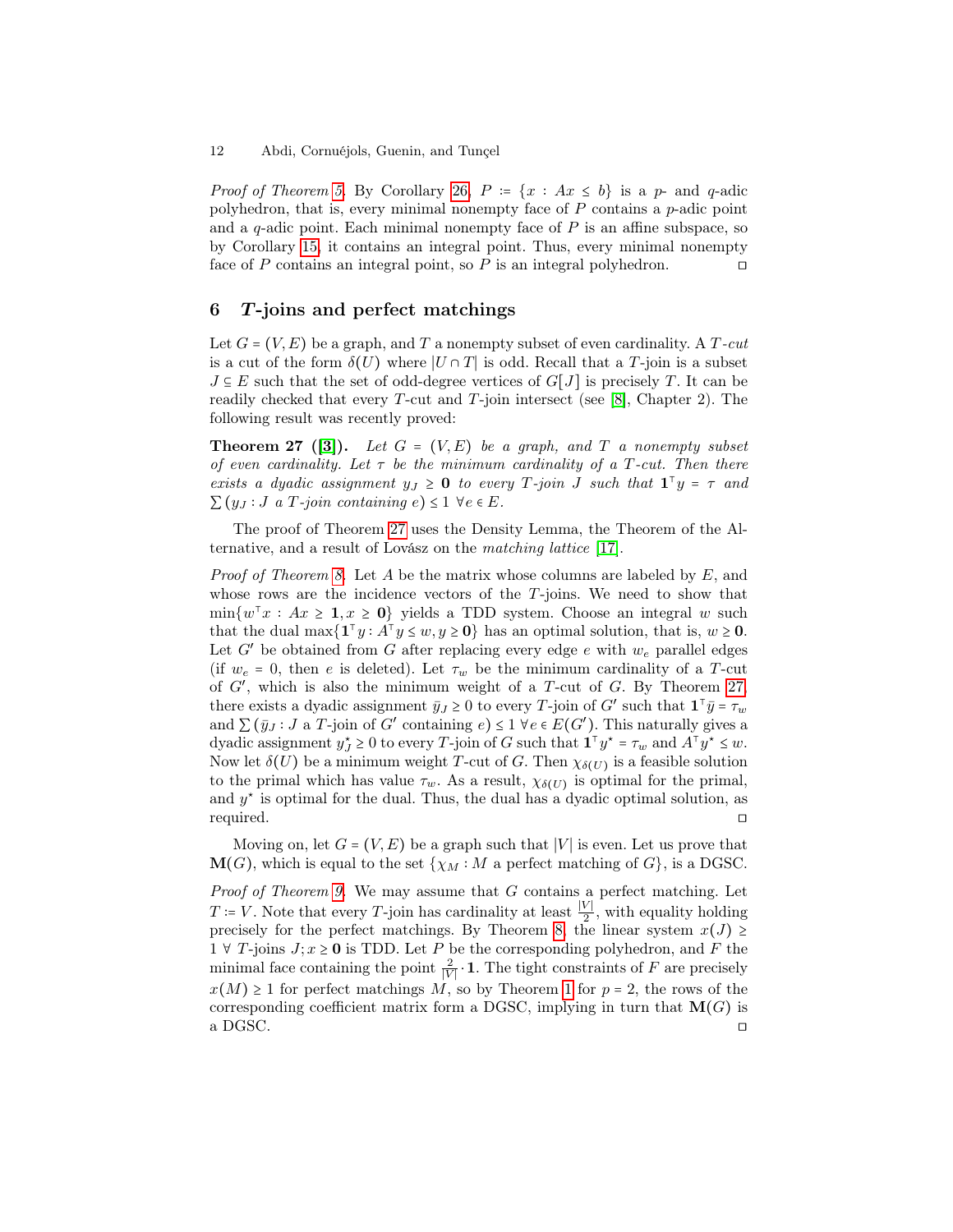Let  $P_{10}$  be the Petersen graph. Then  $P_{10}$  has six perfect matchings. Let M be the matrix whose columns are labeled by  $E(P_{10})$ , and whose rows are the incidence vectors of the perfect matchings. It can be checked that the elementary divisors of M are  $(1, 1, 1, 1, 1, 2)$ . Thus, for any prime  $p \ge 3$ , the rows of M which are the vectors in  $M(P_{10})$  do not form a p-GSS by Theorem [3,](#page-2-1) and so they do not form a p-GSC by Proposition [19.](#page-7-0) Thus, Theorem [9](#page-4-1) does not extend to the p-adic setting for  $p \geq 3$ .

# Acknowledgement

We would like to thank the referees whose comments on an earlier draft improved the final presentation. Bertrand Guenin was supported by NSERC grant 238811. Levent Tunçel was supported by Discovery Grants from NSERC and ONR grant N00014-18-1-2078.

### References

- <span id="page-12-6"></span>1. Abdi, A., Cornuéjols, G., Guenin, B., Tunçel, L.: Clean clutters and dyadic fractional packings. SIAM J. Discret. Math. Accepted
- <span id="page-12-8"></span>2. Abdi, A., Cornuéjols, G., Guenin, B., Tunçel, L.: Total dual dyadicness and dyadic generating sets (November 2021), full version, available online
- <span id="page-12-10"></span>3. Abdi, A., Cornuéjols, G., Palion, Z.: On dyadic fractional packings of T-joins (2021), submitted
- <span id="page-12-7"></span>4. Appa, G., Kotnyek, B.: Rational and integral k-regular matrices. Discrete Math. 275, 1–15 (2004)
- <span id="page-12-12"></span>5. Conforti, M., Cornuéjols, G., Zambelli, G.: Integer Programming. Springer International Publishing (2014)
- <span id="page-12-0"></span>6. Cook, W., Koch, T., Steffy, D., Wolter, K.: An exact rational mixed-integer programming solver. In: Günlük, O., Woeginger, G. (eds.) Integer Programming and Combinatorial Optimization (IPCO 2011), Lecture Notes in Computer Science. vol. 6655, pp. 104–116. Springer, Berlin, Heidelberg (2011)
- <span id="page-12-9"></span>7. Cook, W., Cunningham, W., Pulleyblank, W.R., Schrijver, A.: Combinatorial Optimization. John Wiley and Sons, Inc. (1998)
- <span id="page-12-11"></span>8. Cornuéjols, G.: Combinatorial Optimization: Packing and Covering, vol. 74. SIAM (2001)
- <span id="page-12-3"></span>9. Ding, G., Feng, L., Zang, W.: The complexity of recognizing linear systems with certain integrality properties. Math. Program. 114, 321–334 (2008)
- <span id="page-12-1"></span>10. Edmonds, J., Giles, R.: A min-max relation for submodular functions on graphs. In: Studies in integer programming (Proc. Workshop, Bonn, 1975). pp. 185–204. Ann. of Discrete Math., Vol. 1 (1977)
- <span id="page-12-5"></span>11. Fulkerson, D.: Blocking and anti-blocking pairs of polyhedra. Math. Program. 1, 168–194 (1971)
- <span id="page-12-4"></span>12. Gerards, B., Sebő, A.: Total dual integrality implies local strong unimodularity. Math. Program. 38, 69–73 (1987)
- <span id="page-12-2"></span>13. Giles, F., Pulleyblank, W.: Total dual integrality and integer polyhedra. Linear Algebra and its Applications 25, 191 – 196 (1979). [https://doi.org/https://doi.org/10.1016/0024-3795\(79\)90018-1](https://doi.org/https://doi.org/10.1016/0024-3795(79)90018-1)